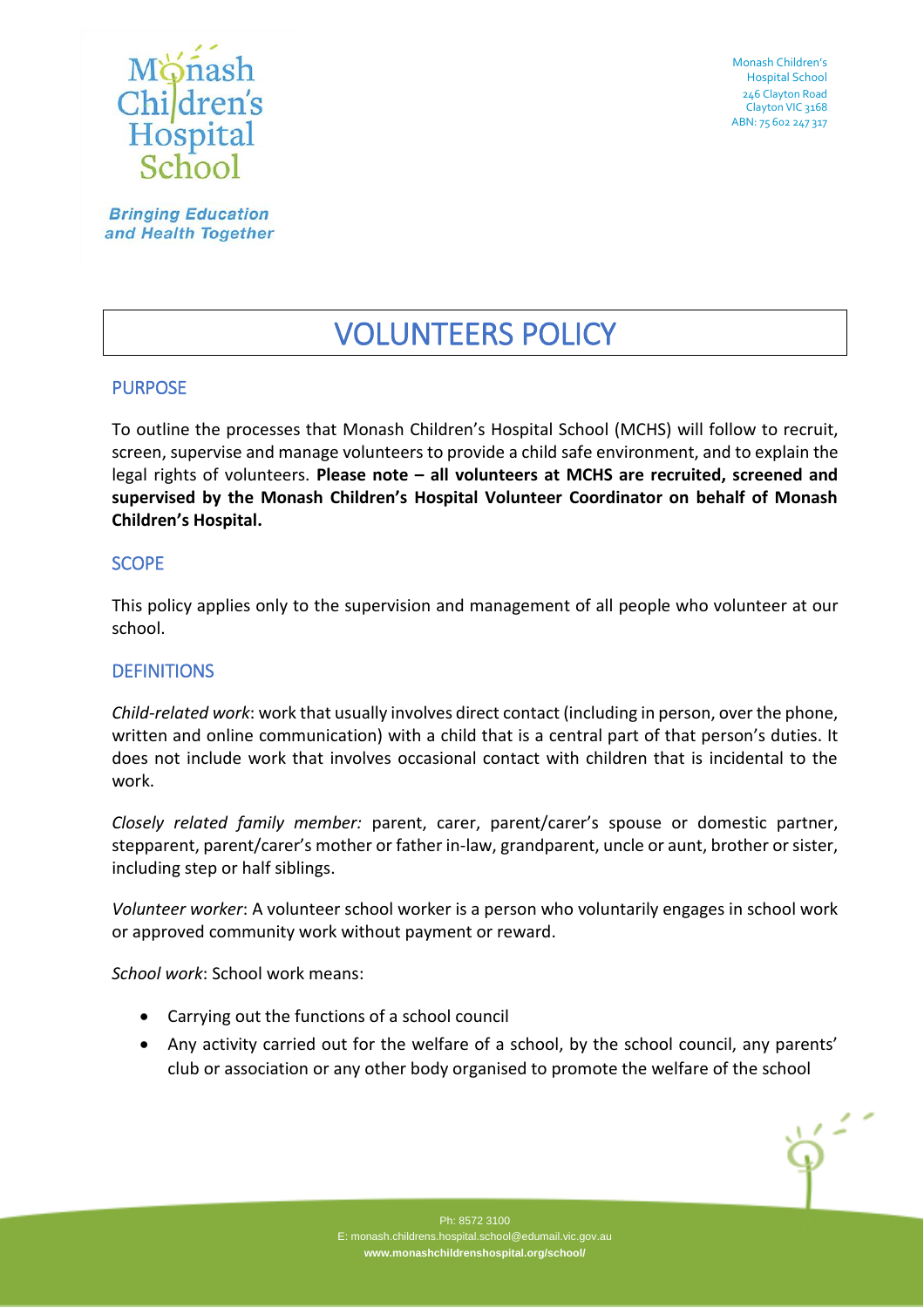

- Any activity carried out for the welfare of the school at the request of the principal or school council
- Providing assistance in the work of any school or kindergarten
- Attending meetings in relation to government schools convened by any organisation which receives government financial support

This is a broad definition and means that volunteers who participate in school community activities, such as fundraising and assisting with excursions, are legally protected (ie indemnified) from action by others in the event of an injury or accident whilst they are performing volunteer school work in good faith.

# **POLICY**

Monash Children's Hospital School (MCHS) is committed to implementing and following practices which protect the safety and wellbeing of children and our staff and volunteers. Monash Children's Hospital School (MCHS) recognises the valuable contribution that volunteers provide to our school/hospital community and the work that we do.

The procedures set out below are designed to ensure that Monash Children's Hospital School (MCHS) volunteers are suitable to work with children and are well-placed to make a positive contribution to our school community.

# Becoming a volunteer

Members of our community who would like to volunteer are encouraged to contact the Volunteer Coordinator of Monash Children's Hospital and express an interest in becoming a volunteer within the hospital. The Volunteer Coordinator will then explain the application process to follow.

# Suitability checks including Working with Children Checks

Monash Children's Hospital (Volunteer Coordinator) is responsible to the recruitment process of all volunteers with the hospital. They will arrange interviews and carry out screening protocols for all volunteers. The Volunteer Coordinator will involve a member of MCHS to be on an interview panel of a volunteer who has expressed interest in volunteering at MCHS.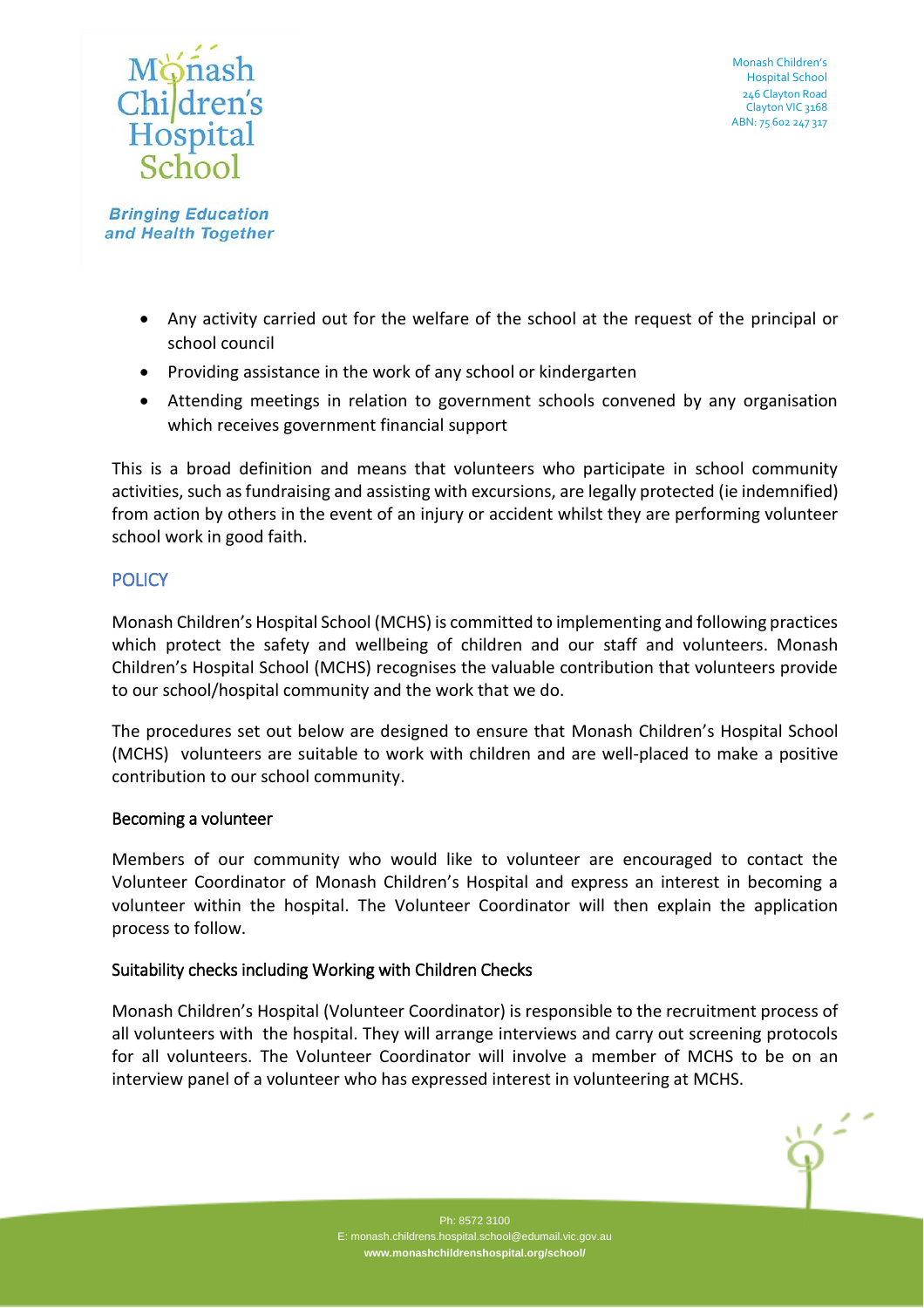

Monash Children's Hospital School 246 Clayton Road Clayton VIC 3168 ABN: 75 602 247 317

**Bringing Education** and Health Together

#### *Working with students*

Monash Children's Hospital School values the volunteers that assist in our school. To ensure that we are meeting our legal obligations under the *Working With Children Act 2005* (Vic) and the Child Safe Standards, Monash Children's Hospital is required to undertake suitability checks which may include a Working With Children Check, proof of identity, work history involving children and/or reference checks. **Once again – please note that this is the responsibility of the MCH Volunteer Coordinator.**

Considering our legal obligations, and our commitment to ensuring that Monash Children's Hospital is a child safe environment, we will require volunteers to obtain a WWC Check and produce their valid card for verification in the following circumstances:

- **Volunteers who are not parent/family members** of any student at the school are required to have a WWC Check if they are engaged in child-related work regardless of whether they are being supervised. This is a legal requirement under the *Working with Children Check Act.*
- **Parent/family volunteers** who are assisting with any classroom or school activities involving direct contact with children in circumstances where the volunteer's child is **not** participating, or does not ordinarily participate in, the activity. This is a legal requirement under the *Working with Children Check Act.*

In addition, volunteers must at all times (when on-site) wear their names badge and security identity pass.

#### *Non child-related work*

Please note: volunteers who are not engaged in child-related work (e.g. MCH Fundraiser Walk) do not need a WWC Check under the WWC Act. However, the Child Safe Standards require appropriate suitability checks (at the discretion of the school/hospital) for any **child-connected** work which is work performed where children are present or reasonably expected to be present.

On some occasions, parents and other members of the school community may volunteer to do work that is not child-related. For example; parents and friends club coordination, school council, participating in sub-committees of school council, MCH Fundraiser Walk coordination, other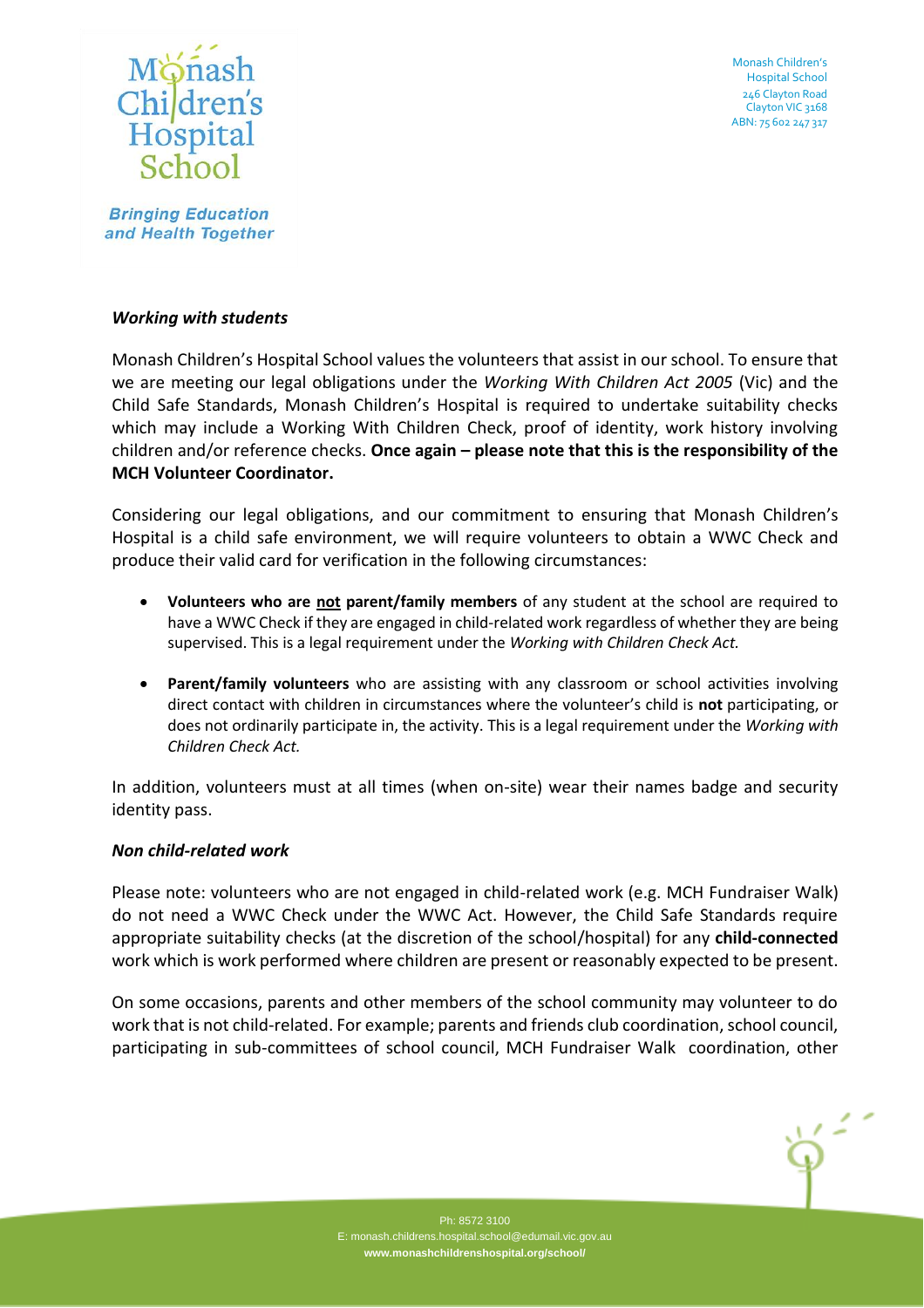



fundraising groups which meet at times when children will not be, or would not reasonably be expected to be, present.

Volunteers for this type of work are not required to have Working with Children or other suitability checks as they are not engaged in child-related work and children are not generally present during these activities. However, Monash Children's Hospital School reserves the right to undertake suitability checks, including proof of identity, Working with Children Checks, at its discretion if considered necessary for any particular activities or circumstances.

Please note: some schools may choose to ask all school councillors to have a WWC Check, or other suitability checks, even if the Council has no current student members. School council members and volunteers on any sub-committee of school council will be asked to provide a valid WWC Check. Whilst we acknowledge that these volunteers will not be engaging in child-related work as part of their role, even when there is a student sitting on the school council, we believe that it is important that our volunteers, who are involved in making important decisions about our school which will have an impact on students, do have a valid WWC Check.

## Management and supervision

Volunteer workers will be expected to comply with any reasonable direction of the MCH Volunteer Coordinator/School Principal (or their nominee). This will include the requirement to follow our school's policies, including, but not limited to our Child Safety Policy / Statement of Commitment to Child Safety, our Child Safety Code of Conduct and our Statement of Values and School Philosophy. Volunteer workers will also be expected to act consistently with Department of Education and Training policies, to the extent that they apply to volunteer workers, including the Department's policies relating to Equal Opportunity and Anti-Discrimination, Sexual Harassment and Workplace Bullying.

The principal has the discretion to make a decision about the ongoing suitability of a volunteer worker and may determine at any time whether or not a person is suitable to volunteer at Monash Children's Hospital School. They will liaise and discuss this with the MCH Volunteer Coordinator who has overall responsibility for Volunteers at Monash Children's Hospital.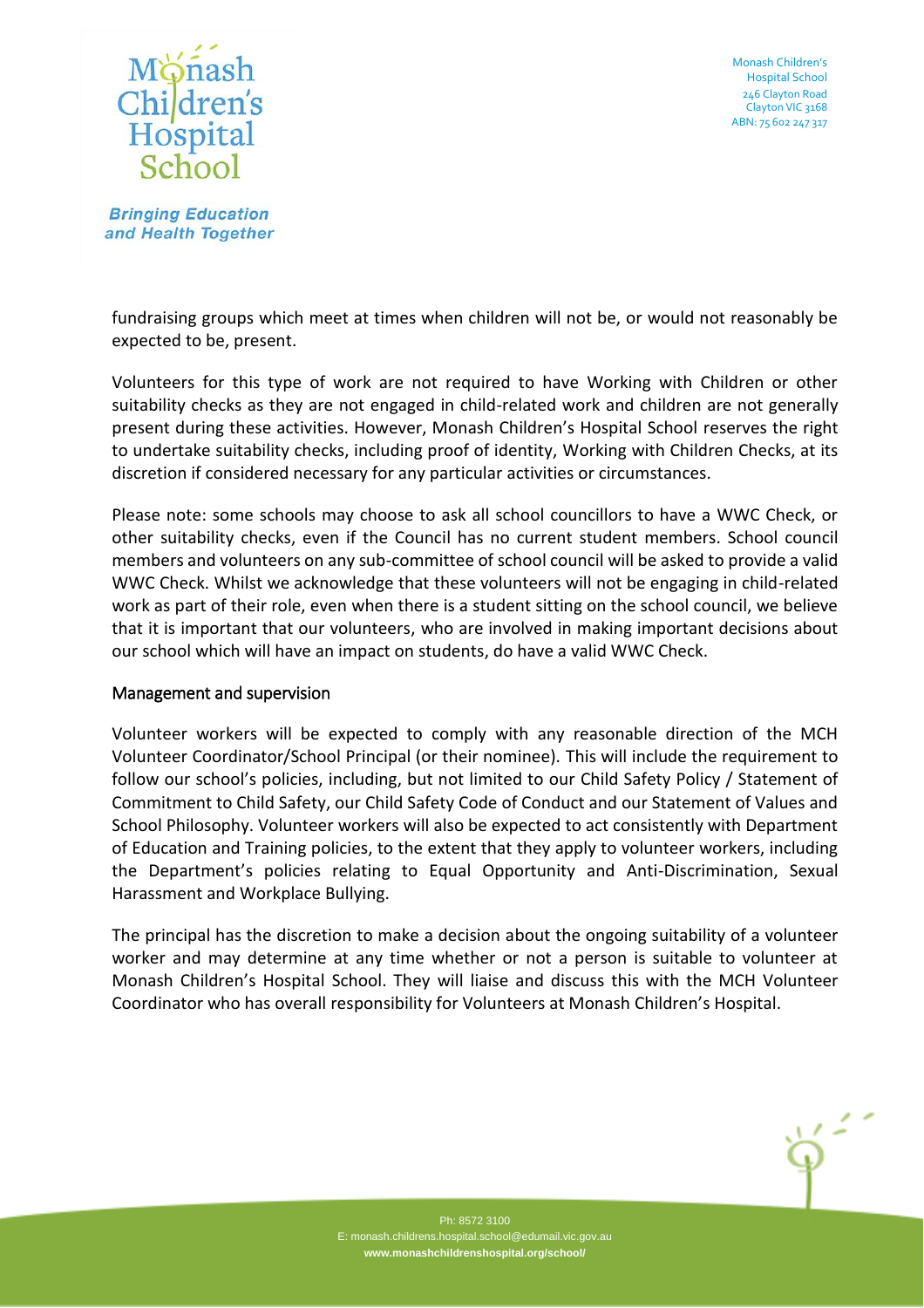



Monash Children's Hospital School will provide appropriate induction and/or training for all volunteer workers. The principal (or their nominee) will determine what induction and/or training is necessary depending on what type of work the volunteer will be engaged in.

All volunteers will be provided induction in relation to Monash Children's Hospital School child safety practices, including reporting obligations and procedures. Our school has a Child Safety Reporting Policy that is shared with Volunteers.

The principal (or their nominee) will determine what supervision, if any, of volunteers is required for the type of work being performed.

## Compensation

## *Personal injury*

Volunteer workers are covered by the Department of Education and Training's Workers Compensation Policy if they suffer personal injury in the course of engaging in school work. This would be discussed with the MCH Volunteer Coordinator.

# *Property damage*

If a volunteer worker suffers damage to their property in the course of carrying out school work, the Minister (or delegate) may authorise such compensation as they consider reasonable in the circumstances. Claims of this nature should be directed to the principal who will direct them to the Department's Legal Division but will firstly discuss this with the MCH Volunteer Coordinator.

## *Public liability insurance*

The Department of Education and Training's public liability insurance policy applies when a volunteer worker engaged in school work is legally liable for:

- a claim for bodily injury to a third party
- damage to or the destruction of a third party's property.